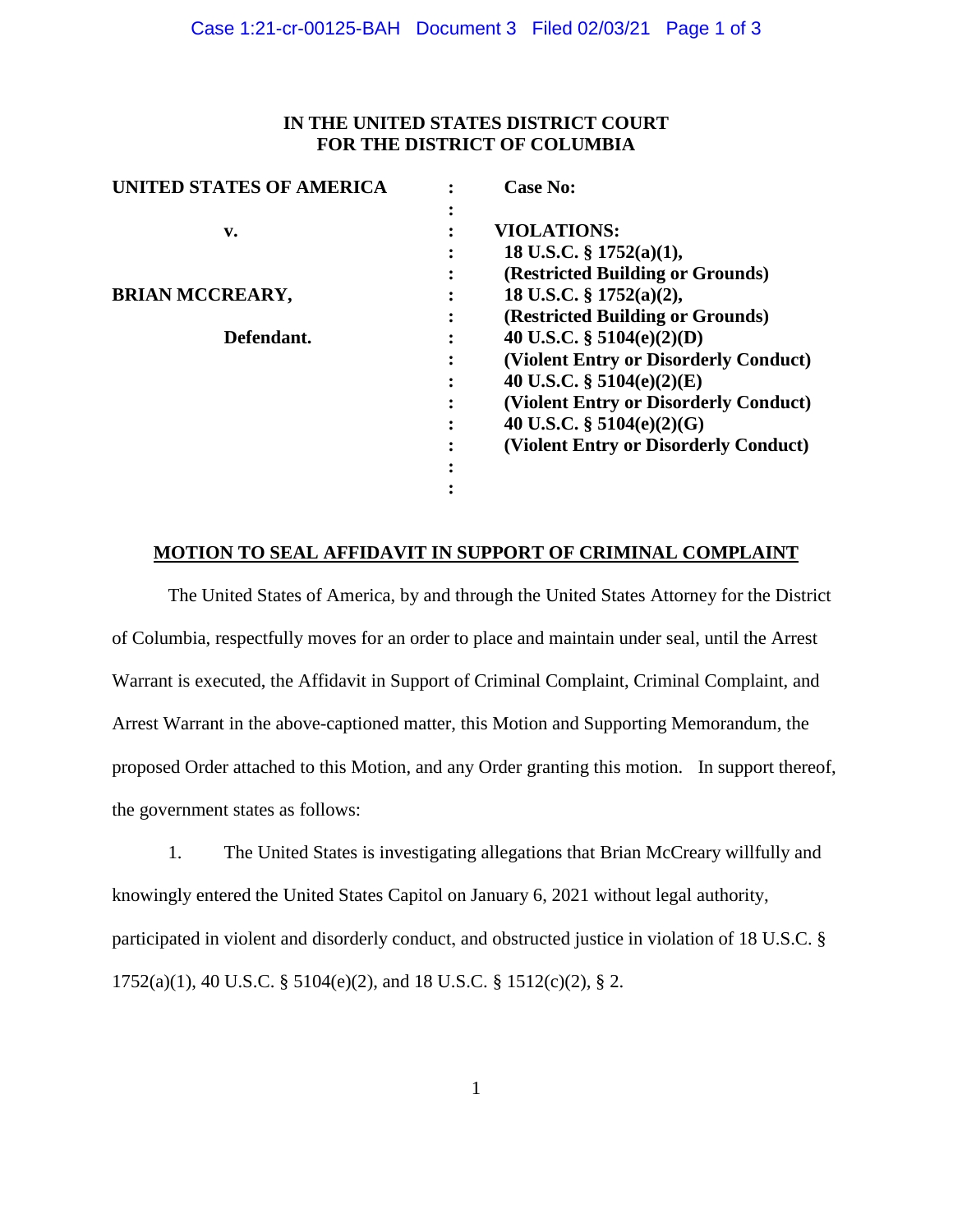#### Case 1:21-cr-00125-BAH Document 3 Filed 02/03/21 Page 2 of 3

2. The Affidavit in Support of Criminal Complaint references evidence gathered in the course of the investigation, including the use of a digital device in furtherance of the crime. The public disclosure of the Government's evidence could compromise the integrity of the investigation, including the ability of the United States to locate and arrest the defendant, which also may lead to the destruction of evidence in other locations including the digital device. Thus, a sealing order is necessary to avoid hindering the ongoing investigation in this matter.

2. As stated in Washington Post v. Robinson, 935 F.2d 282, 288 (D.C. Cir. 1999), there is a presumption of access to Court proceedings. But, this can be overridden if "'(1) closure serves a compelling interest; (2) there is a substantial probability that, in the absence of closure, this compelling interest would be harmed; and (3) there are no alternatives to closure that would adequately protect the compelling interest.'" Id. at 290 (quoting Oregonian Pub. Co. v. United States Dist. Court, 920 F.2d 1462, 1466 (9th Cir. 1990)).

3. In this matter, the United States has a compelling interest in preserving the integrity of its investigation and arresting the defendant. A limited sealing order ensuring that filings related to the Criminal Complaint and Arrest Warrant are not accessible from the Court's public files is narrowly tailored to serve a compelling interest.

4. Furthermore, the United States respectfully submits that complying with the normal notice requirements of Washington Post would defeat the purpose of the motion to seal. Persons who know the criminal justice system also know that docketing a motion to seal an Affidavit in Support of Criminal Complaint and Arrest Warrant, or a resulting sealing order, means that the defendant is charged with a crime, and the Government intends to arrest him. Thus, if this Motion or a sealing order were to become public, it would be the same as making

2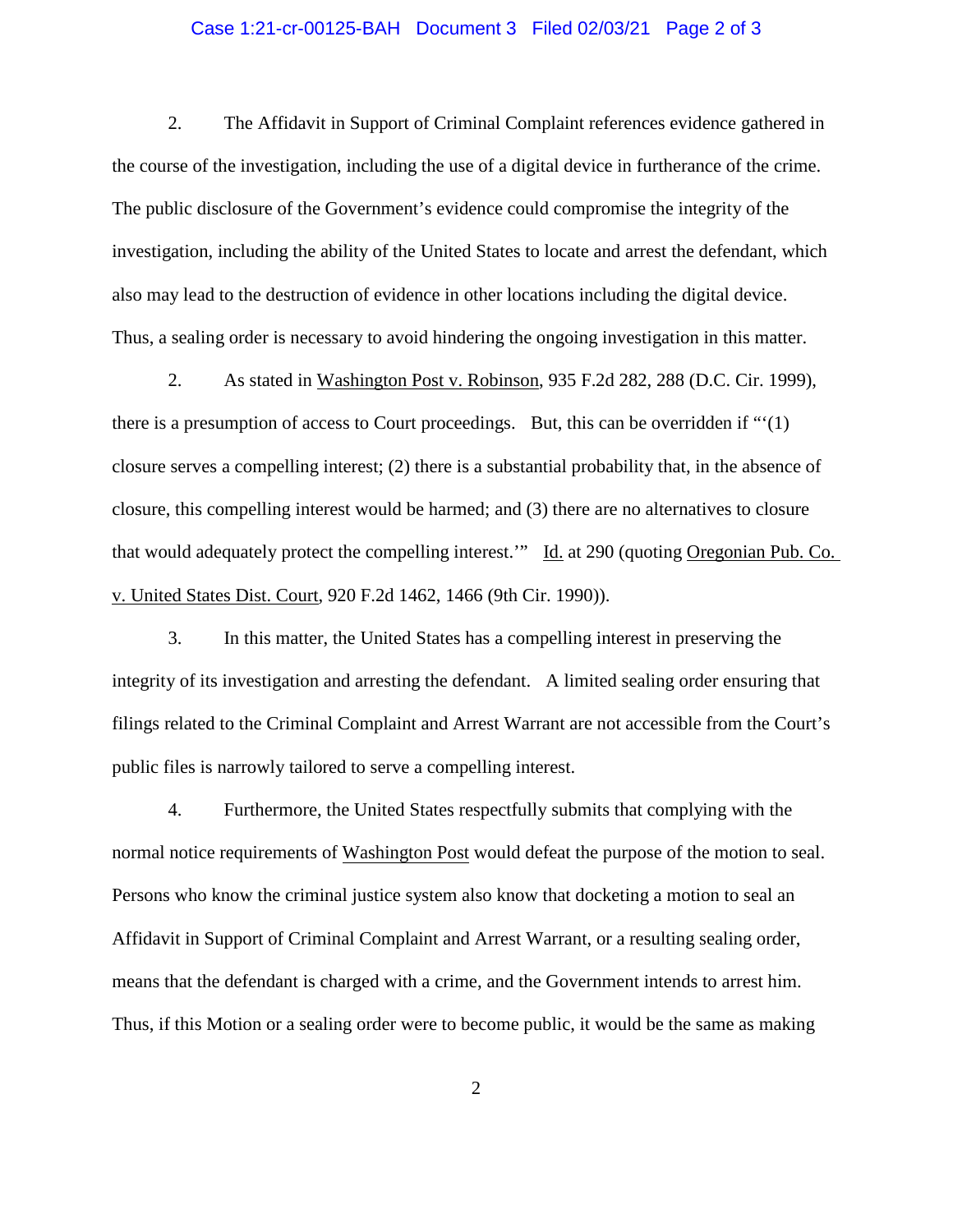public the Complaint and Arrest Warrant.

**WHEREFORE**, the United States respectfully requests that this Court issue an Order directing that the Clerk of the Court place and maintain under seal, until execution of the Arrest Warrant, the Affidavit in Support of Criminal Complaint, this Motion and Supporting Memorandum, the proposed Order attached to this Motion, and any Order granting this motion.

Respectfully submitted,

MICHAEL SHERWIN ACTING UNITED STATES ATTORNEY

 $\frac{1}{s}$ 

by: Brandon Regan United States Attorney Washington, D.C. 20530 (202) 252-7759 Brandon.regan@usdoj.gov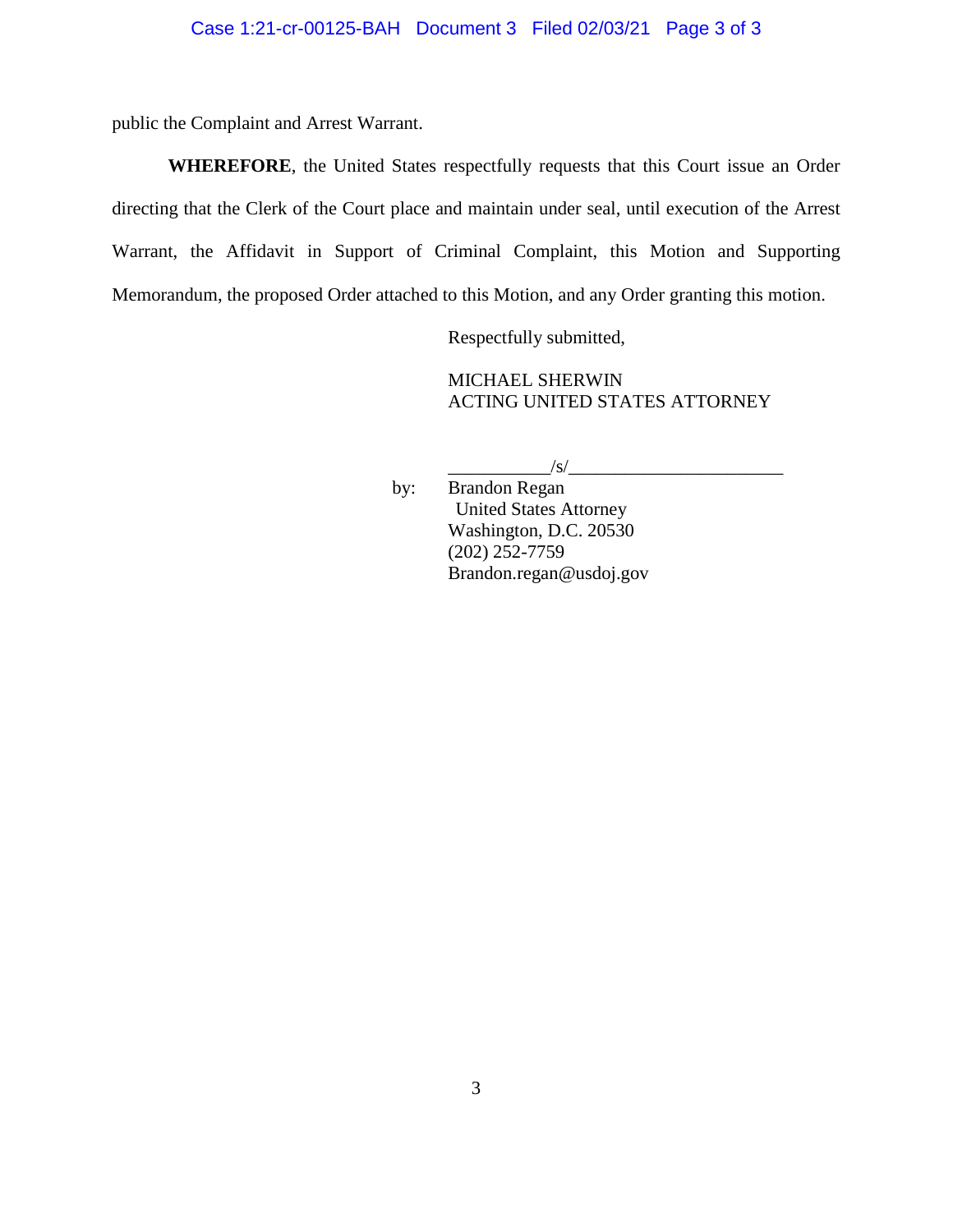## **IN THE UNITED STATES DISTRICT COURT FOR THE DISTRICT OF COLUMBIA**

| <b>UNITED STATES OF AMERICA</b> | <b>Case No:</b>                                            |
|---------------------------------|------------------------------------------------------------|
| v.                              | <b>VIOLATIONS:</b>                                         |
|                                 | 18 U.S.C. $\S$ 1752(a)(1),<br>٠                            |
|                                 | (Restricted Building or Grounds)<br>$\bullet$<br>$\bullet$ |
| <b>BRIAN MCCREARY,</b>          | 18 U.S.C. § $1752(a)(2)$ ,<br>٠                            |
|                                 | (Restricted Building or Grounds)<br>٠<br>$\bullet$         |
| Defendant.                      | 40 U.S.C. § 5104(e)(2)(D)<br>٠                             |
|                                 | (Violent Entry or Disorderly Conduct)<br>٠<br>$\bullet$    |
|                                 | 40 U.S.C. $\S$ 5104(e)(2)(E)<br>٠<br>$\bullet$             |
|                                 | (Violent Entry or Disorderly Conduct)<br>٠<br>$\bullet$    |
|                                 | 40 U.S.C. $\S$ 5104(e)(2)(G)<br>٠<br>$\bullet$             |
|                                 | (Violent Entry or Disorderly Conduct)<br>٠                 |
|                                 |                                                            |
|                                 |                                                            |
|                                 |                                                            |

#### **ORDER**

This matter having come before the Court pursuant to the application of the United States to seal criminal complaint, the Court finds that, because of such reasonable grounds to believe the disclosure will result in flight from prosecution, destruction of or tampering with evidence, intimidation of potential witnesses, and serious jeopardy to the investigation, the United States has established that a compelling governmental interest exists to justify the requested sealing.

1. IT IS THEREFORE ORDERED that the application is hereby GRANTED, and that the affidavit in support of criminal complaint and other related materials, the instant application to seal, and this Order are sealed until the arrest warrant is executed.